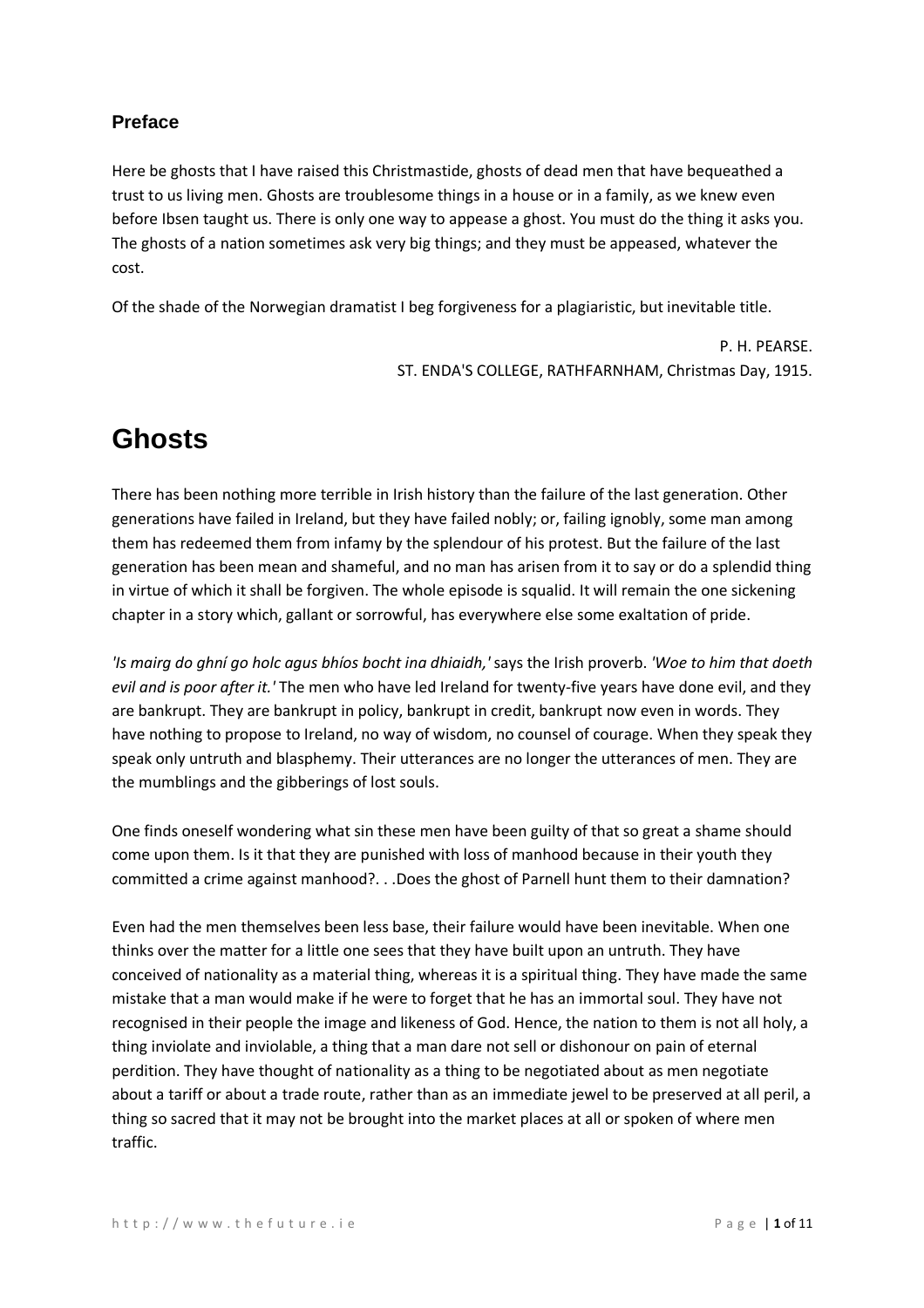He who builds on lies rears only lies. The untruth that nationality is corporeal, a thing defined by statutes and guaranteed by mutual interests, is at the base of the untruth that freedom, which is the condition of a hale nationality, is a status to be conceded rather than a glory to be achieved; and of the other untruth that it can ever be lawful in the interest of empire, in the interest of wealth, in the interest of quiet living, to forego the right to freedom. The contrary is the truth. Freedom, being a spiritual necessity, transcends all corporeal necessities, and when freedom is being considered interests should not be spoken of. Or, if the terms of the counting house be the ones that are best understood, let us put it that it is the highest interest of a nation to be free.

Like a divine religion, national freedom bears the marks of unity, of sanctity, of catholicity, of apostolic succession. Of unity, for it contemplates the nation as one; of sanctity, for it is holy in itself and in those who serve it; of catholicity, for it embraces all the men and women of the nation; of apostolic succession, for it, or the aspiration after it, passes down from generation to generation from the nation's fathers. A nation's fundamental idea of freedom is not affected by the accidents of time and circumstance. It does not vary with the centuries, or with the comings and goings of men or of empires. The substance of truth does not change, nor does the substance of freedom. Yesterday's definition of both the one and the other is to-day's definition and will be to-morrow's. As the body of truth which a true church teaches can neither be increased nor diminished - though truth implicit in the first definition may be made explicit in later definitions - so a true definition of freedom remains constant; it cannot be added to or subtracted from or varied in its essentials, though things implicit in it may be made explicit by a later definition.

If the definition can be varied in its essentials, or added to, or subtracted from, it was not a true definition in the first instance.

To be concrete, if we to-day are fighting for something either greater than or less than the thing our fathers fought for, either our fathers did not fight for freedom at all, or we are not fighting for freedom. If I do not hold the faith of Tone, and if Tone was not a heretic, then I am. If Tone said *' BREAK the connection with England,'* and if I say *'MAINTAIN the connection with England,'* I may be preaching a saner (as I am certainly preaching a safer) gospel than his, but I am obviously not preaching the same gospel.

Now what Tone taught, and the fathers of our national faith before and after Tone, is ascertainable. It stands recorded. It has fullness, it has clarity, the sufficiency and the definiteness of dogma. It lives in great and memorable phrases, a grandiose national faith. They, too, have left us their Credo.

The Irish mind is the clearest mind that has ever applied itself to the consideration of nationality and of national freedom. A chance phrase of Keating's might almost stand as a definition. He spoke of Ireland as *'domhan beag innti féin'*, a little world in herself. It was characteristic of Irish speaking men that when they thought of the Irish nation they thought less of its outer forms and pomps than of the inner thing which was its soul. They recognised that the Irish life was the thing that mattered, and that, the Irish life dead, the Irish nation was dead. But they recognised that freedom was the essential condition of a vigorous Irish life. And for freedom they raised their ranns; for freedom they stood in battle through five bloody centuries.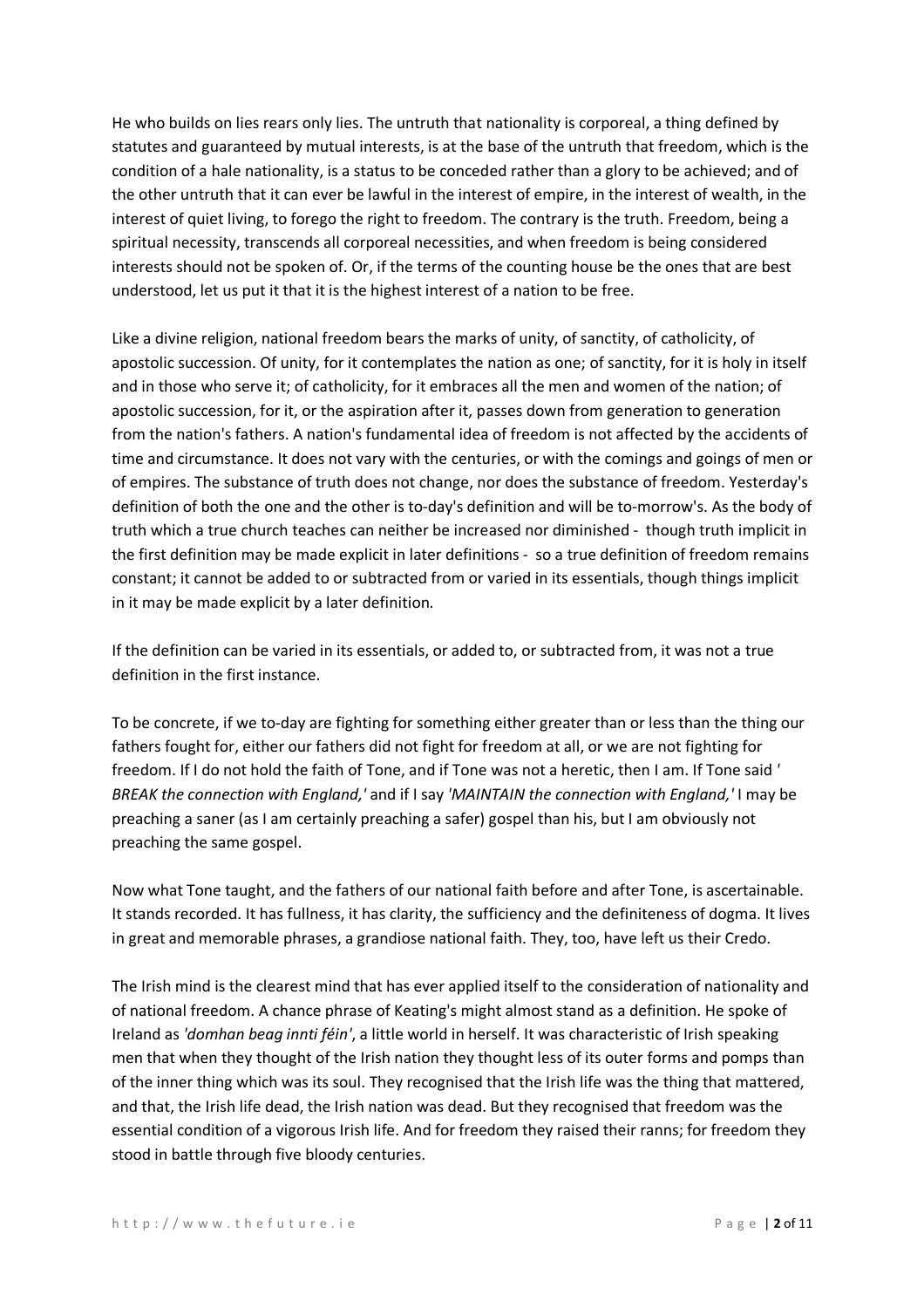Irish nationality is an ancient spiritual tradition, one of the oldest and most august traditions in the world. Politically, Ireland's claim has been for freedom in order to the full and perpetual life of that tradition. The generations of Ireland have gone into battle for no other thing. To the Irish mind for more than a thousand years freedom has had but one definition. It has meant not a limited freedom, a freedom conditioned by the interests of another nation, a freedom compatible with the suzerain authority of a foreign parliament, but absolute freedom, the sovereign control of Irish destinies. It has meant not the freedom of a class, but the freedom of a people. It has meant not the freedom of a geographical fragment of Ireland, but the freedom of all Ireland, of every sod of Ireland.

And the freedom thus defined has seemed to the Irish the most desirable of all earthly things. They have valued it more than land, more than wealth, more than ease, more than empire.

*Fearr bheith i mbarraibh fuairbheann I bhfeitheamh shuainghearr ghrinnmhear, Ag seilg troda ar fhéinn eachtrann 'Gá bhfuil fearann bhur sinnsear,*

said Angus Mac Daighre O'Daly. *'Better to be on the tops of the old teens keeping watch, short of sleep yet gladsome, urging fight against the foreign soldiery that hold your fathers' land.'* And Fearflatha O'Gnive spoke for the generations that preferred exile to slavery:

*Má thug an deonughadh dhi Sacsa nua darbh' ainm Éire Bheith re a linn-si i láimh bíodhbhadh, Do'n inse is cáir ceileabhradh.*

# *'If thou hast consented (O God) that there be a new England named Ireland, to be ever in the grip of a foe then to this isle we must bid farewell.'*

I make the contention that the national demand of Ireland is fixed and determined; that that demand has been made by every generation; that we of this generation receive it as a trust from our fathers; that we are bound by it; that we have not the right to alter it or to abate it by one jot or tittle; and that any undertaking made in the name of Ireland to accept in full satisfaction of Ireland's claim anything less than the generations of Ireland have stood for is null and void, binding on Ireland neither by the law of God nor by the law of nations.

A nation can bind itself by treaty to do or to forego specific things, as a man can bind himself by contract; but no treaty which places a nation's body and soul in the power of another nation, no treaty which abnegates a nation's nationhood, is binding on that nation, any more than a contract of perpetual slavery is binding on an individual. If in a drunken frolic or in mere abject unmanliness I sell myself and my posterity to a slaveholder to have and to hold as a chattel property to himself and his heirs, am I bound by the contract? Are my children bound by it? Can any legal contract make a wrong thing binding? And if not, can a contract executed in my name, but without my express or implied authority, make a wrong thing binding on me and on my children's children?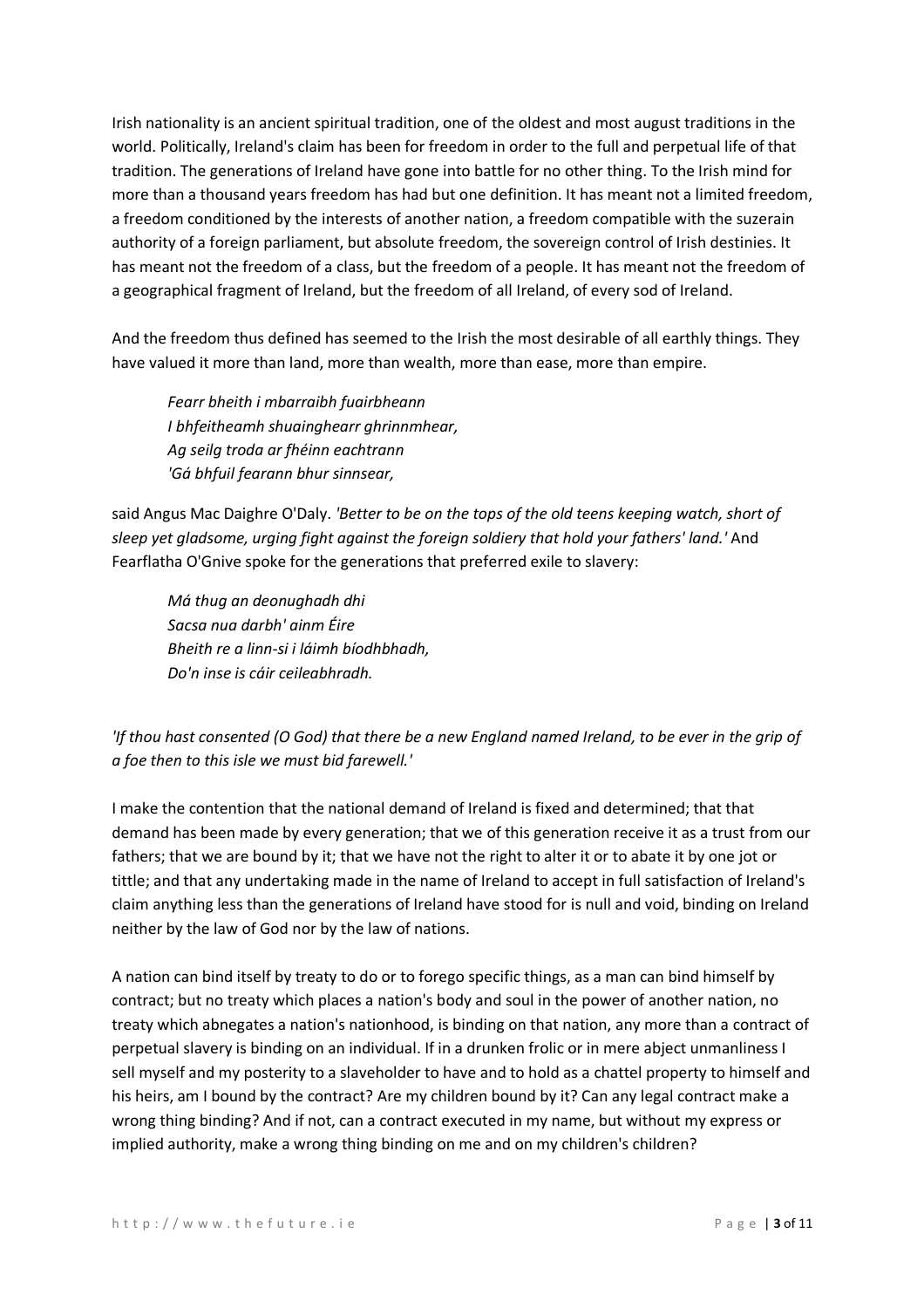Ireland's historic claim is for Separation. Ireland has authorised no man to abate that claim. The man who, in the name of Ireland, accepts as *'a final settlement'* anything less by one fraction of an iota than Separation from England will be repudiated by the new generation as surely as O'Connell was repudiated by the generation that came after him. The man who, in return for the promise of a thing which is not merely less than Separation, but which denies Separation and proclaims the Union perpetual, the man who, in return for this, declares peace between Ireland and England and sacrifices to England as a peace-holocaust the blood of fifty thousand Irishmen, is guilty of so immense an infidelity, so immense a crime against the Irish nation, that one can only say of him that it were better for that man (as it were certainly better for his country) that he had not been born.

I have proved this terrible infidelity against a living Irishman, against all who have supported him, against the majority of Irishmen who are now past middle life, if I can establish that the historic claim of Ireland has been for Separation. And I proceed to establish this.

It will be conceded to me that the Irish who opposed the landing of the English in 1169 were Separatists. Else why oppose those who came to annex? It will be conceded that the twelve generations of the Irish nation, the *'mere Irish'* of the English state-papers, who maintained a winning fight against English domination in Ireland from 1169 to 1509 (roughly speaking), were Separatist generations. The Irish princes who brought over Edward Bruce and made him King of Ireland were plainly Separatists. The Mac Murrough who hammered the English for fifty years and twice out-generalled and out-fought an English king was obviously a Separatist. The turbulence of Shane O'Neill becomes understandable when it is realised that he was a Separatist; Separatists are apt, from of old, to be cranky and sore-headed. The Fitzmaurice who brought the Spaniards to Smerwick Harbour was a mere Separatist: he was one of the pro-Spaniards of those days - Separatists are always pro- Something of which the English disapprove. That proud dissembling O'Neill and that fiery O'Donnell who banded the Irish and the Anglo-Irish against the English, who brought the Spaniards to Kinsale, who fought the war that, but for a guide losing his way, would have been known as the Irish War of Separation, were, it will be granted, Separatists. Rory O'More was uncommonly like a Separatist. Owen Roe O'Neill was admittedly a Separatist, the leader of the Separatist Party in the Confederation of Kilkenny. When O'Neill sent his veterans into the battle-gap at Benburb with the words *'In the name of the Father, Son, and Holy Ghost, charge for Ireland!'* the word 'Ireland' had for him a very definite meaning. If Sarsfield fought technically for an English king, the popular literature of the day leaves no doubt that in the people's mind he stood for Separation, and that it was not an English faction but the Irish nation that rallied behind the walls of Limerick. So, up to 1691 Ireland was Separatist.

During the first three-quarters of the eighteenth century a miracle wrought itself. So does the germ of Separation inhere in the soil of Ireland that the very Cromwellians and Williamites were infected with it. The Palesmen began to realise themselves as part of the Irish nation, and in the fulness of time they declared themselves Separatists.

While this process was slowly accomplishing itself, the authentic voice of Ireland is to be sought in her literature. And that literature is a Separatist literature. The 'secret songs' of the dispossessed Irish are the most fiercely Separatist utterances in any literature. Not until Mitchel did Anglo-Irish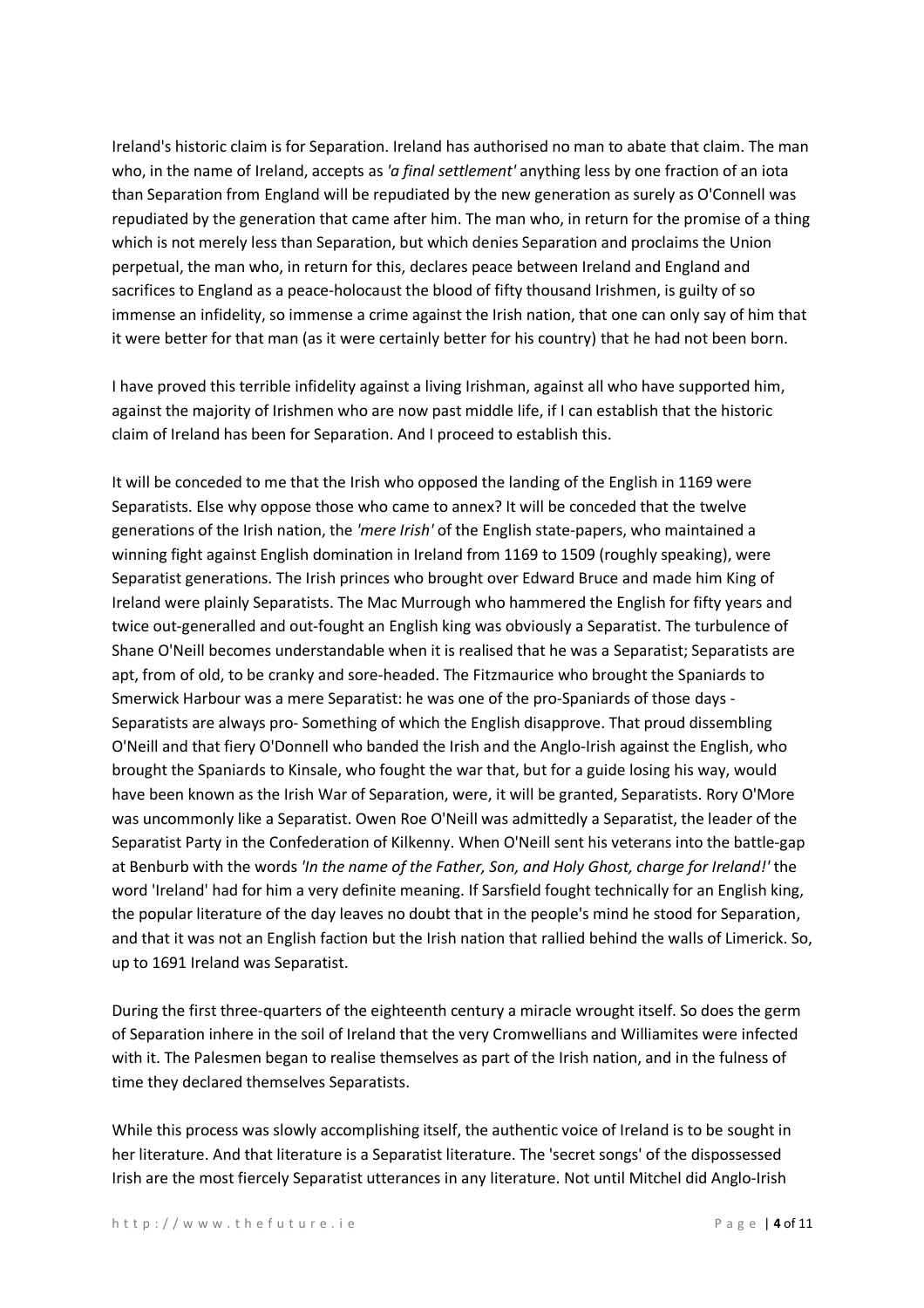literature catch up that Irish vehemence. The poet of the Roman Vision sang of the Ireland that was to be:

*No man shall be bound unto England Nor hold friendship with dour Scotsmen, There shall be no place in Ireland for outlanders, Nor any recognition for the English speech.*

The prophetic voice of Mitchel seems to ring in this:

*The world hath conquered, the wind hath scattered like dust Alexander, Cæsar, and all that shared their sway, Tara is grass, and behold how Troy lieth low, - And even the English, perchance their hour will come!*

An unknown poet, seeing the corpse of an Englishman hanging on a tree, sings:

*Good is thy fruit, O tree! The luck of thy fruit on every bough! Would that the trees of Inisfail Were full of thy fruit every day!*

The poet of the Druimfhionn Donn Dílis cries:

*The English I'd rend as I'd rend an old brogue, And that's how I'd win me the Druim-fhionn Donn Og!*

I do not defend this blood-thirstiness any more than I apologise for it. I simply point it out as the note of a literature.

Finally, when the poet of the Róisín Dubh declares that

*The Erne shall rise in rude torrents, hills shall be rent, The sea shall roll in red waves, and blood be poured out, Every mountain glen in Ireland, and the bogs shall quake,*

is it to be supposed that these apocalyptic disturbances are to usher in merely a statutory legislation subordinate to the imperial parliament at Westminster whose supreme authority over Ireland shall remain unimpaired *'anything in this Act notwithstanding'*?

The student of Irish affairs who does not know Irish literature is ignorant of the awful intensity of the Irish desire for Separation as he is ignorant of one of the chief forces which make Separation inevitable.

The first man who spoke, or seemed to speak, for Ireland and who was not a Separatist was Henry Grattan. And it was against Henry Grattan's Constitution that Wolfe Tone and the United Irishmen rose. Thus the Pale made common cause with the Gael and declared itself Separatist. It will be conceded that Wolfe Tone was a Separatist: he is The Separatist. It will be conceded that Robert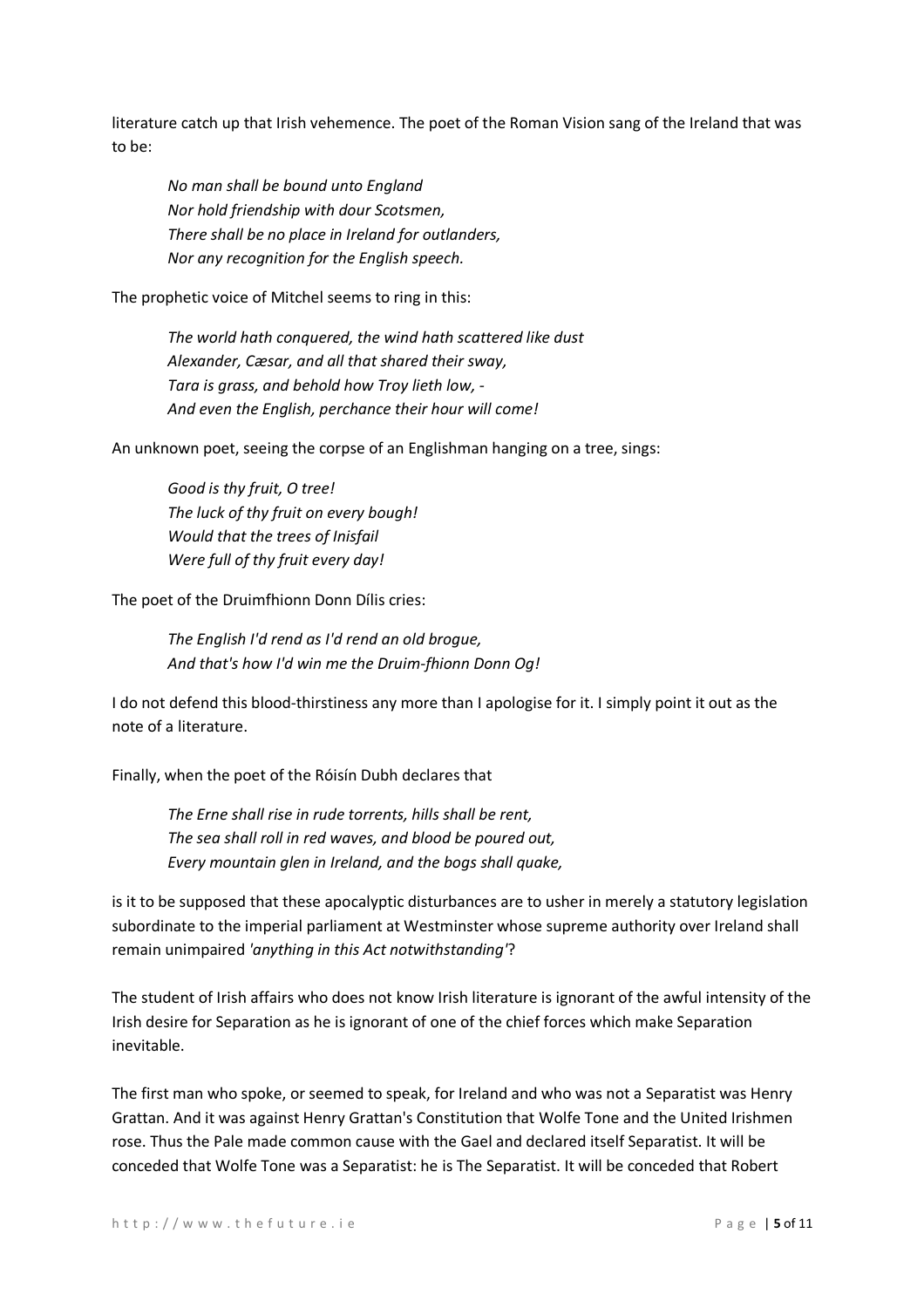Emmet was a Separatist. O'Connell was not a Separatist: but, as the United Irishmen revolted against Grattan, Young Ireland revolted against O'Connell. And Young Ireland, in its final development, was Separatist. To Young Ireland belong three of the great Separatist voices. After Young Ireland the Fenians; and it will be admitted that the Fenians were Separatists. They guarded themselves against future misrepresentation by calling themselves the Irish Republican Brotherhood.

It thus appears that Ireland has been Separatist up to the beginning of the generation that is now growing old. Separatism, in fact, is the national position. Whenever an Irish leader has taken up a position different from the national position he has been repudiated by the next generation. The United Irishmen repudiated Grattan. The Young Irelanders repudiated O'Connell. The Irish Volunteers have repudiated Mr. Redmond.

The chain of the Separatist tradition has never once snapped during the centuries. Veterans of Kinsale were in the '41; veterans of Benburb followed Sarsfield. The poets kept the fires of the nation burning from Limerick to Dungannon. Napper Tandy of the Volunteers was Napper Tandy of the United Irishmen. The Russell of 1803 was the Russell of 1798. The Robert Holmes of '98 and 1803 lived to be a Young Irelander. Three Young Irelanders were the founders of Fenianism. The veterans of Fenianism stand to-day with the Irish Volunteers. So the end of the Separatist tradition is not yet.

It would be very instructive to examine in its breadth and depth, in its connotations as well as in its denotations, the Irish definition of freedom; and I propose to do this in a sequel to the present essay. For my immediate purpose it is sufficient to state that definition merely as a principle involving essentially the idea of Independence, Separation, a distinct and unfettered national existence.

The conception of an Irish nation has been developed in modern times chiefly by four great minds. On a little reflection one comes to see that what has been contributed by other minds has been almost entirely by way of explanation and illustration of what has been laid down by the four master minds; that the four have been the Fathers, and that the others are just their commentarists. Accordingly, when I have named the four names, there will be hardly any need to name any other names. Indeed, it will be difficult to think of names that can be named in the same breath with these, difficult to think of men who have reached anything like the same stature or who have stretched out even half as far.

The names are those of Theobald Wolfe Tone, Thomas Davis, James Fintan Lalor, and John Mitchell.

It is a question here of political teachers, not of mere political leaders. O'Connell was a more effective political leader than either Lalor or Mitchel, but no one gives O'Connell a place in the history of political thought. He did not propound, he did not even attempt to propound, any body of political truths. He was a political strategist of extraordinary ability, a rhetorician of almost superhuman power. But we owe no political doctrine to O'Connell except the obviously untrue doctrine that liberty is too dearly purchased at the price of a single drop of blood. The political position of O'Connell - his falling back on the treaty of 1782-3 - was not the statement of any national principle, the embodiment of any political truth - it was an able, though as it happened unsuccessful, strategical move.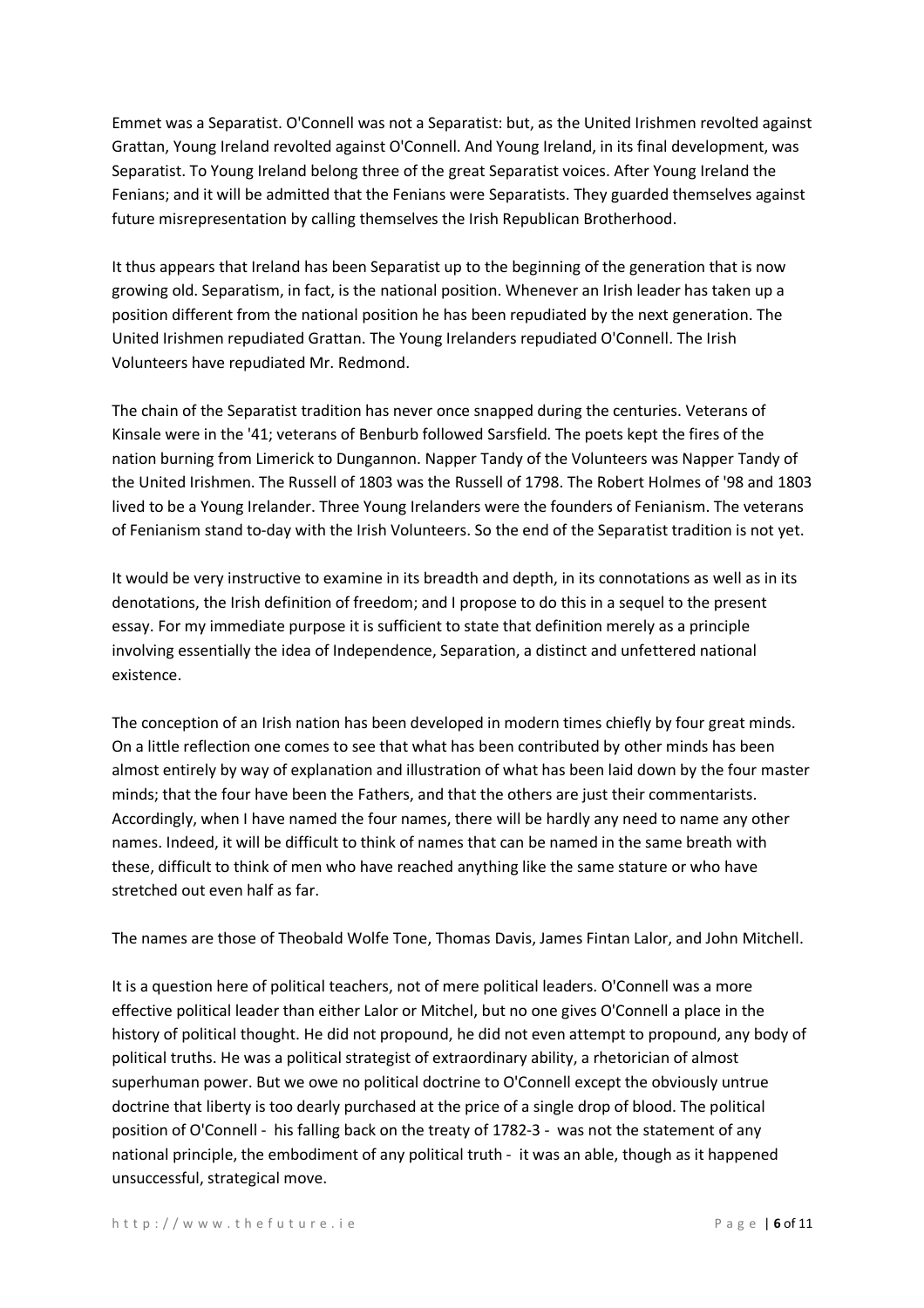Parnell must be considered. If one had to add a fifth to the four I have named, the fifth would inevitably be Parnell. Now Parnell was less a political thinker than an embodied conviction; a flame that seared, a sword that stabbed. He deliberately disclaimed political theories, deliberately confined himself to political action. He did the thing that lay nearest to his hand, struck at the English with such weapons as were available. His instinct was a Separatist instinct; and, far from being prepared to accept Home Rule as a *'final settlement between the two nations,'* he was always careful to make it clear that, whether Home Rule came or did not come, the way must be left open for the achievement of the greater thing. In 1885 he said:

*It is given to none of us to forecast the future, and just as it is impossible for us to say in what way or by what means the national question may be settled - in what way full justice may be done to Ireland - so it is impossible for us to say to what extent that justice should be done. We cannot ask for less than the restitution of Grattan's Parliament, with its important privileges and wide and far-reaching constitution. We cannot, under the British constitution, ask for more than the restitution of Grattan's Parliament, but no man has a right to fix the boundary of the march of a nation. No man has a right to say 'Thus far shalt thou go, and no further'; and we have never attempted to fix the ne plus ultra to the progress of Ireland's nationhood, and we never shall. But, gentlemen, while we leave these things to time, circumstances, and the future, we must each one of us resolve in our own hearts that we shall at all times do everything that within us lies to obtain for Ireland the fullest measure of her rights. In this way we shall avoid difficulties and contentions amongst each other. In this way we shall not give up anything which the future may put in favour of our country; and while we struggle to-day for that which may seem possible for us without combination, we must struggle for it with the proud consciousness that we shall not do anything to hinder or prevent better men who may come after us from gaining better things than those for which we now contend.*

And again, in the same year:

*Ireland a nation! Ireland has been a nation: she is a nation; and she shall be a nation... England will respect you in proportion as you and we respect ourselves. They will not give anything to Ireland out of justice or righteousness. They will concede you your liberties and your rights when they must and no sooner. . .We can none of us do more than strive for that which may seem attainable to-day; but we ought at the same time to recollect that we should not impede or hamper the march of our nation; and although our programme may be limited and small, it should be such a one as shall not prevent hereafter the fullest realisation of the hopes of Ireland; and we shall, at least if we keep this principle in mind, have this consolation that, while we may have done something to enable Ireland in some measure to retain her position as a nation, to strengthen her position as a nation, we shall have done nothing to hinder others who may come after us from taking up the work with perhaps greater strength, ability, power, and advantages than we possess, and from pushing to that glorious and happy conclusion which is embodied in the words of the toast which I now ask you to drink - 'Ireland a nation'!*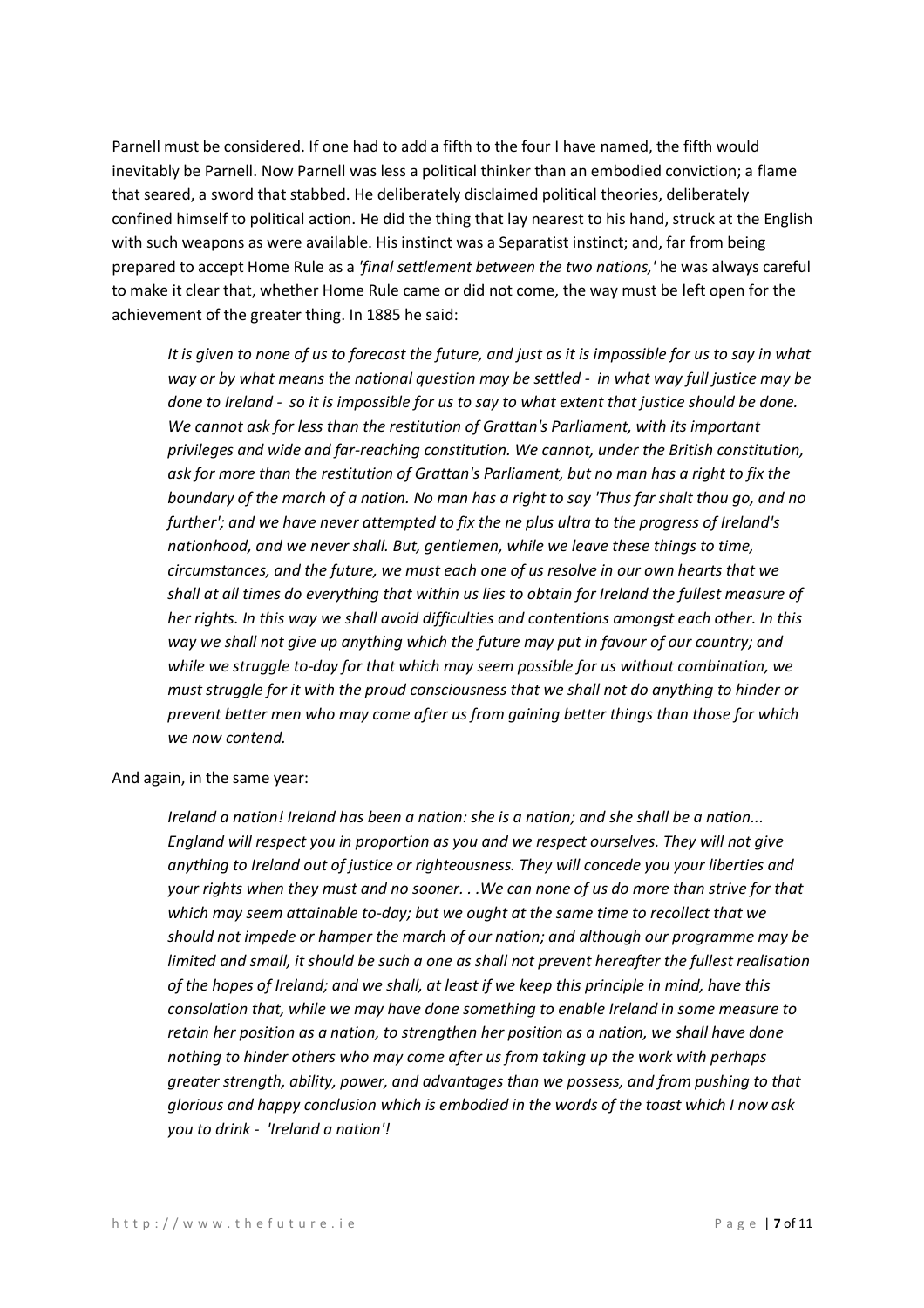These words justify me in summoning the pale and angry ghost of Parnell to stand beside the ghosts of Tone and Davis and Lalor and Mitchell. If words mean anything, these mean that to Parnell the final and inevitable and infinitely desirable goal of Ireland was Separation; and that those who thought it prudent and feasible, as he did, to proceed to Separation by Home Rule must above all things do nothing that might impair the Separatist position or render the future task of the Separatists more difficult. Of Parnell it may be said with absolute truth that he never surrendered the national position. His successors have surrendered it. They have written on his monument in Dublin those noble words of his, that no man has a right to fix the boundary of the march of a nation; and then they have accepted the Home Rule Act as a *'final settlement'* between Ireland and England. It is as if a man were to write on a monument *'I believe in God and in Life Everlasting'* and then to sell his chance of Heaven to the Evil One for a purse, not of gold, but of I.O.U.'s.

If I could think of any other name that, with due regard for proportion, could be named with the great names, I should name it and proceed to examine its claims. But I can think of no other name. I can think of heroic leaders like Emmet; I can think of brilliant rhetoricians like Meagher; I can think of able and powerful publicists like Duffy; I can think of secret organisers like Stephens: and all these were Separatist. But I cannot think of anyone who has left behind him a body of teaching that requires to be examined. Emmet's mind was as great as any of the four minds except Tone's, but we have not its fruits; only an indication of its riches in his speech from the dock, and of its strength and sanity in the draft proclamation for his Provisional Government.

I can think, again, of three great political thinkers of Anglo-Ireland before Tone: Berkeley, Swift, and Burke. And from the writings of these three I could construct the case for Irish Separatism. But this would be irrelevant to my purpose. I am seeking to find, not those who have thought most wisely about Ireland, but those who have thought most authentically for Ireland, the voices that have come out of the Irish struggle itself. And those voices, subject to what I have said as to Parnell, are the voices of Tone, of Davis, of Lalor, of Mitchell.

Let us see what they have said.

## First, Tone. Of 1790:

*I made speedily what was to me a great discovery, though I might have found it in Swift and Molyneux, that the influence of England was the radical vice of our Government, and consequently that Ireland would never be either free, prosperous, or happy until she was independent, and that independence was unattainable whilst the connection with England lasted.*

## Of 1791:

*It a communication from Russell immediately set me thinking more seriously than I had yet done upon the state of Ireland. I soon formed my theory, and on that theory I have invariably acted ever since.*

*To subvert the tyranny of our execrable Government, to break the connection with England, the never-failing source of all our political evils, and to assert the independence of my*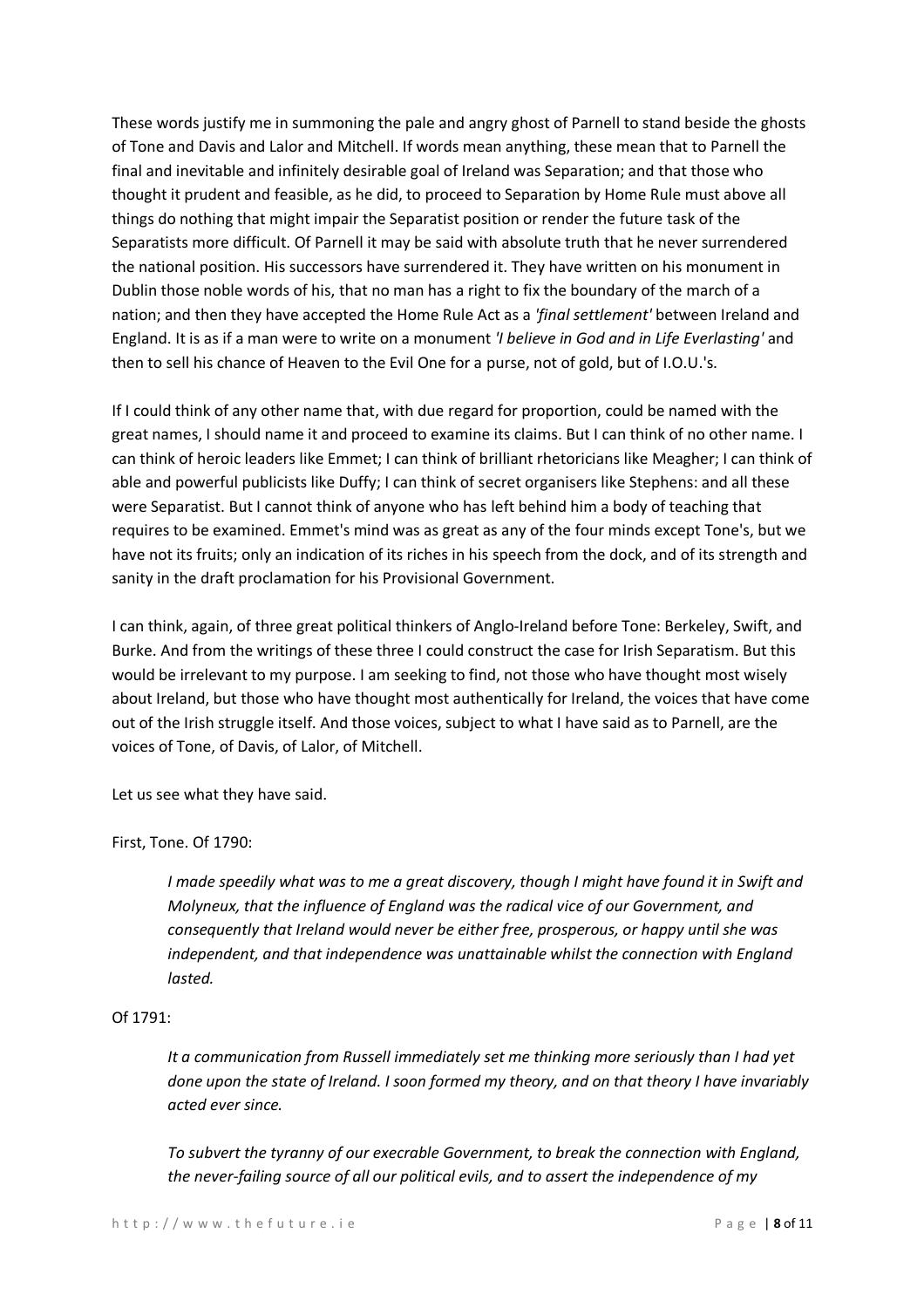*country - these were my objects. To unite the whole people of Ireland, to abolish the memory of all past dissensions, and to substitute the common name of Irishman in the place of the denominations of Protestant, Catholic, and Dissenter - these were my means.*

I hold all Irish nationalism to be implicit in these words. Davis was to make explicit certain things here implicit, Lalor certain other things; Mitchel was to thunder the whole in words of apocalyptic wrath and splendour. But the Credo is here: *'I believe in One Irish Nation and that Free.'*

And before his judges Tone thus testified:

*I mean not to give you the trouble of bringing judicial proof to convict me, legally, of having acted in hostility to the Government of his Britannic Majesty in Ireland. I admit the fact. From my earliest youth I have regarded the connection between Ireland and Great Britain as the curse of the Irish nation, and felt convinced that, while it lasted, this country could never be free nor happy. My mind has been confirmed in this opinion by the experience of every succeeding year, and the conclusions which I have drawn from every fact before my eyes. In consequence, I determined to apply all the powers which my individual efforts could move in order to separate the two countries.*

#### Next, Davis:

*. .Will she England allow us, for good or ill, to govern ourselves, and see if we cannot redress our own griefs. 'No, never, never,' she says, 'though all Ireland cried for it - never! Her fields shall be manured with the shattered limbs of her sons, and her hearths quenched in their blood; but never, while England has a ship or a soldier, shall Ireland be free.'*

*And this is your answer? We shall see - we shall see!*

*And now, Englishmen, listen to us! Though you were to-morrow to give us the best tenures on earth - though you were to equalise Presbyterian, Catholic, and Episcopalian - though you were to give us the amplest representation in your Senate - though you were to restore our absentees, disencumber us of your debt, and redress every one of our fiscal wrongs - and though, in addition to all this, you plundered the treasuries of the world to lay gold at our feet, and exhausted the resources of your genius to do us worship and honour - still we tell you - we tell you, in the names of liberty and country - we tell you, in the name of enthusiastic hearts, thoughtful souls, and fearless spirits - we tell you, by the past, the present, and the future, we would spurn your gifts, if the condition were that Ireland should remain a province. We tell you, and all whom it may concern, come what may - bribery or deceit, justice, policy, or war - we tell you, in the name of Ireland, that Ireland shall be a Nation!*

Lest it may be pretended (as it has been pretended) that the nationhood thus claimed in the name of Ireland by this passionate nationalist was a mere statutory *'nationhood'*, federalism or something less, I quote a passage which makes it clear that Davis (loyally though he supported the official policy of the Nation, which at that stage did not go beyond Repeal) was thinking all the time of a sovereign independent Ireland. Urging the need of foreign alliances for Ireland, he writes (the italics are Davis's):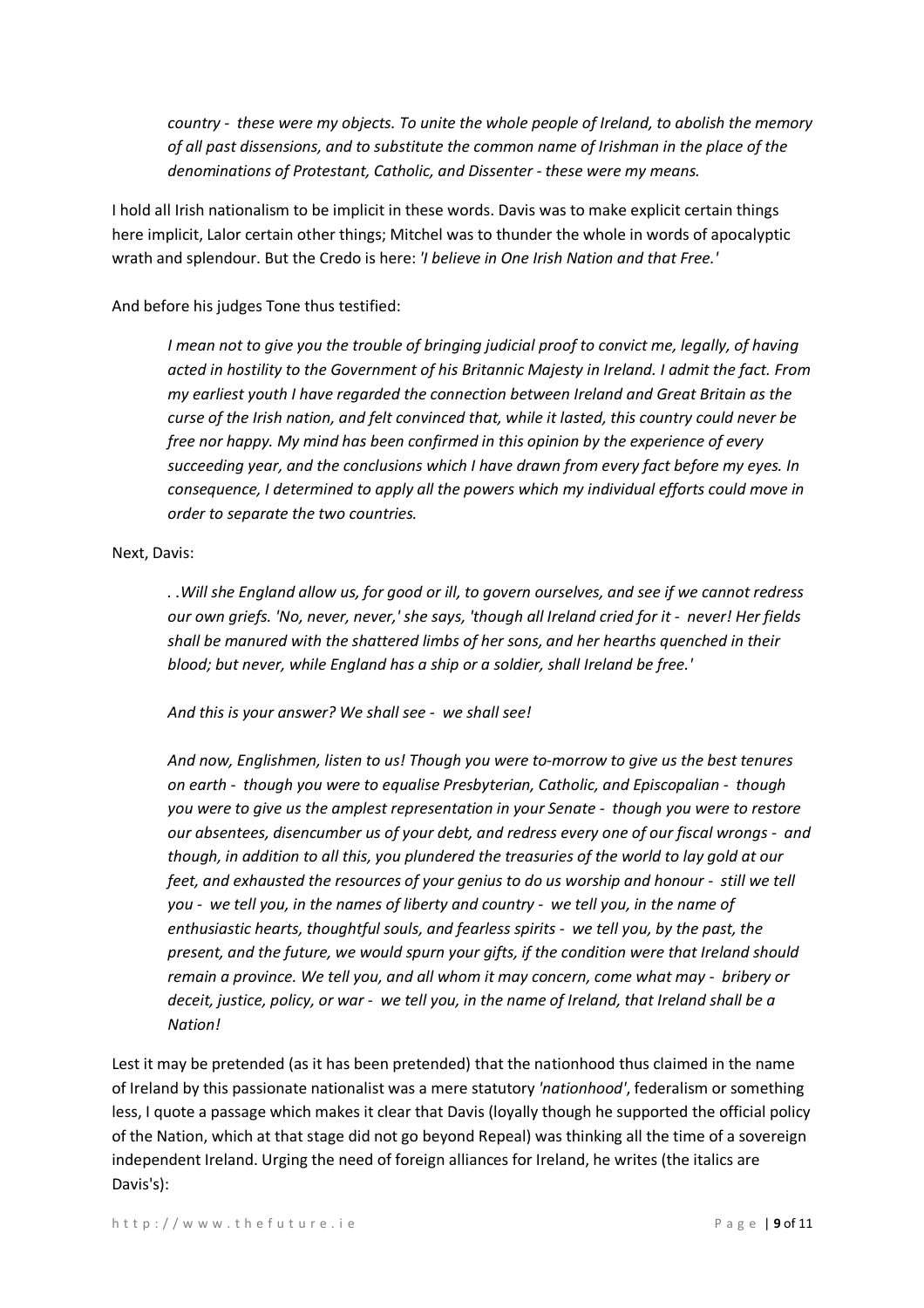*When Ireland is a nation she will not, with her vast population [Footnote: Nearly 9,000,000 then.] and her military character, require such alliances as a security against an English reconquest; but they will be useful in banishing any dreams of invasion which might otherwise haunt the brain of our old enemy.*

Elsewhere Davis sums up the national position in a sentence worthy of Tone: *'Ireland's aspiration is for unbounded nationality.'*

#### Next, Lalor:

*Repeal, in its vulgar meaning, I look on as utterly impracticable by any mode of action whatever; and the constitution of '82 was absurd, worthless, and worse than worthless. The English Government will never concede or surrender to any species of moral force whatsoever; and the country-peasantry will never arm and fight for it - neither will I. If I am to stake life and fame it must assuredly be for something better and greater, more likely to last, more likely to succeed, and better worth success. And a stronger passion, a higher purpose, a nobler and more needful enterprise is fermenting in the hearts of the people. A mightier question moves Ireland to-day than that of merely repealing the Act of Union. Not the constitution that Wolfe Tone died to abolish, but the constitution that Tone died to obtain - independence; full and absolute independence for this island, and for every man within this island. Into no movement that would leave an enemy's garrison in possession of all our lands, masters of our liberties, our lives, and all our means of life and happiness - into no such movement will a single man of the greycoats enter with an armed hand, whatever the town population may do. On a wider fighting field, with stronger positions and greater resources than are afforded by the paltry question of Repeal, must we close for our final struggle with England, or sink and surrender.*

*Ireland her own - Ireland her own, and all therein, from the sod to the sky. The soil of Ireland for the people of Ireland, to have and hold from God alone who gave it - to have and to hold to them and to their heirs for ever, without suit or service, faith or fealty, rent or render, to any power under Heaven.*

#### And again:

*Not to repeal the Union, then, but the conquest - not to disturb or dismantle the Empire, but to abolish it utterly for ever - not to fall back on '82, but to act up to '48 - not to resume or restore an old constitution, but to found a new nation and raise up a free people, and strong as well as free, and secure as well as strong, based on a peasantry rooted like rocks in the soil of the land - this is my object, as I hope it is yours; and this, you may be assured, is the easier as it is the nobler and more pressing enterprise.*

#### And yet again:

*In the case of Ireland now there is but one fact to deal with, and one question to be considered. The fact is this - that there are at present in occupation of our country some 40,000 armed men, in the livery and service of England; and the question is - how best and soonest to kill and capture those 40,000 men.*